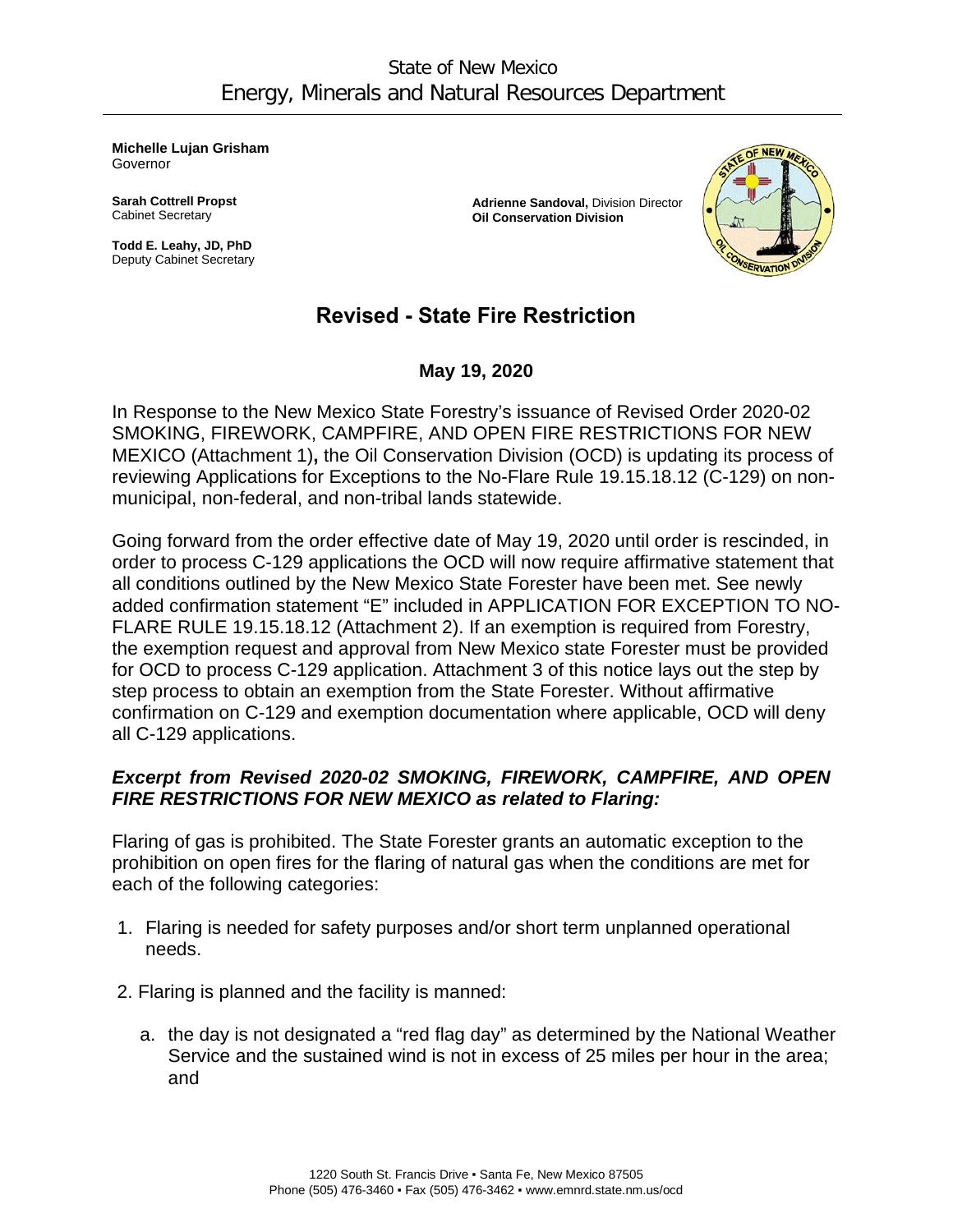May 19, 2020 Page 2

- b. the local fire department and county dispatch are notified at least 24 hours in advance of anticipated releases that will result in flaring; if flaring is done by an automated system then the schedule of flaring shall be provided to the local fire department and county dispatch; and
- c. c. at least one adult is on site with communications equipment adequate to reach county dispatch and the local fire department in the event of a fire; the individual should also be equipped with a shovel and a water backpack pump or other equipment to deliver water to suppress a fire; and d. the area is mowed and maintained at a length not to exceed 4 inches and all other flammable products or debris shall be cleared in the area for a distance of one and one-half times the height of the stack.
- 3. Flaring is planned and the facility is unmanned:
	- a. the day is not designated a "red flag day" as determined by the National Weather Service and the sustained wind is not in excess of 25 miles per hour in the area; and
	- b. the area around the flare stack is mowed and maintained at a length not to exceed 4 inches and all other non-facility related flammable products or debris shall be cleared in the area for a distance of three times the height of the stack.

## **C-129 SUBMITTAL PROCESS**

Correspondence relating to drilling, completions, production and engineering that have previously been submitted via hard copy must now be submitted by operators in the OCD online E-Docs system in lieu of submitting paper copies.

Electronic C-129 files can be uploaded [here u](https://ocdimage.emnrd.state.nm.us/eDocs/Login.aspx)sing your OCD Online credentials (login and password).

Submit pdf files only. The pdf submission should include the C-129 Application together with the exemption approval from the State Forester.

Submissions by contractors will not be accepted. Provide complete and correct information; OCD will reject noncompliant submittals. OCD will notify you if your submittal is rejected, and you will have to resubmit.

For Sundries: Select the file type as "Well File" and enter the API number as the reference ID.

For Forestry details and the legal restriction notification, go t[o www.emnrd.state.nm.us/SFD/](http://www.emnrd.state.nm.us/SFD/) or call (505) 476-3325.

For questions regarding flaring contact the local New Mexico Oil Conservation Division Office: Artesia/Hobbs: (575) 626-0857; or Aztec, Brandon Powell (505) 320-0200.

*###*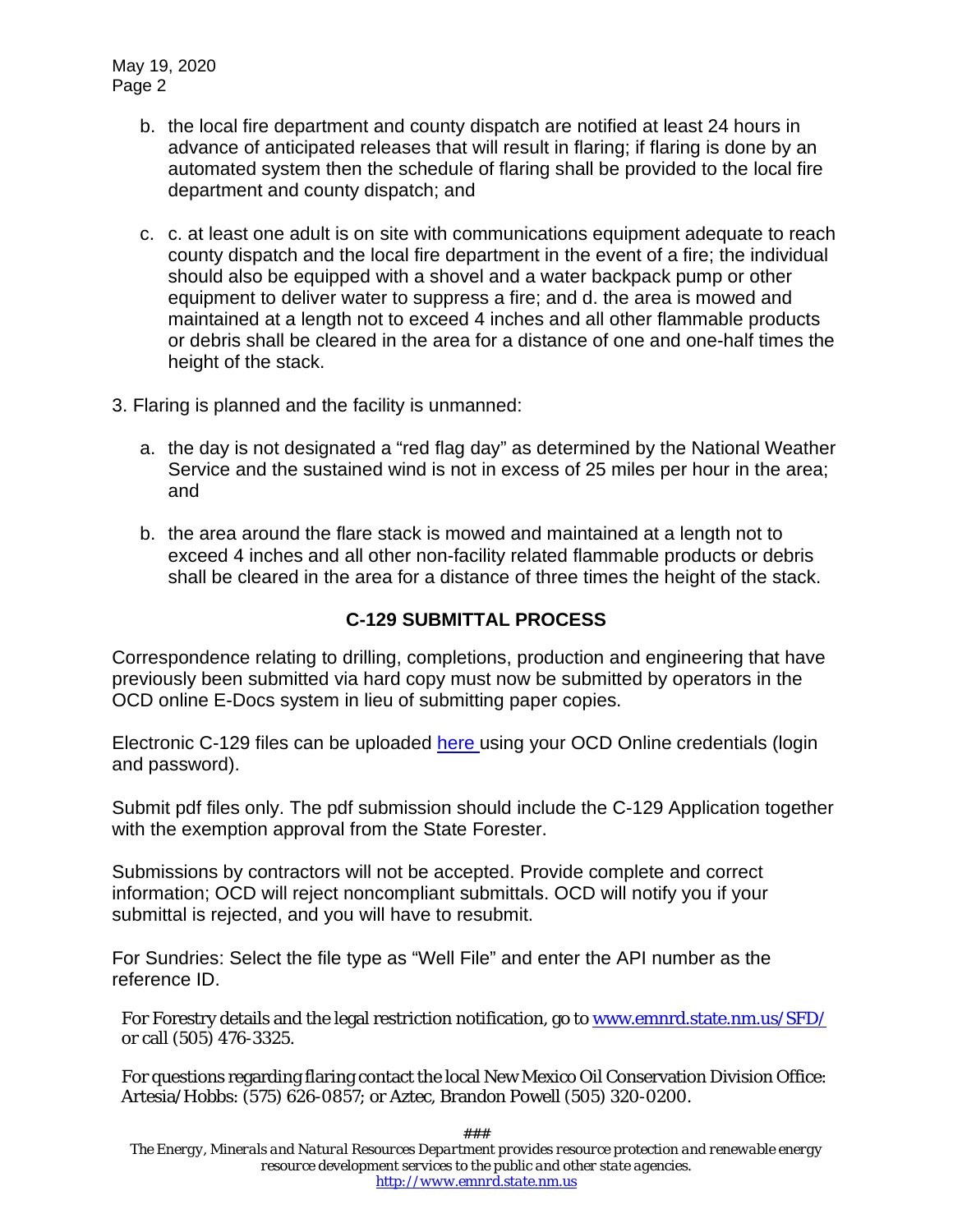**Michelle Lujan Grisham** Governor

**Sarah Cottrell Propst** Cabinet Secretary

**Todd E. Leahy, JD, PhD** Deputy Cabinet Secretary **Laura McCarthy** State Forester Forestry Division



#### **2020-02**

#### **REVISED SMOKING, FIREWORK, CAMPFIRE, AND OPEN FIRE RESTRICTIONS FOR NEW MEXICO**

Due to abnormally warm temperatures, low humidity, high winds, and the abundance of dry, fine fuels, fire danger throughout much of New Mexico is high. Fire incidents for all wildland fire agencies are increasing daily. Pursuant to NMSA, Section 68-2-16, and other sections of the Forest Conservation Act, NMSA 1978, Section 68-2-1 to 68-2-25, and 19.20.3 NMAC; Restrictions for Fire Prevention, the Energy, Minerals and Natural Resources Department, Forestry Division, State Forester, has placed the following restrictions on non-municipal, nonfederal, and non-tribal lands statewide.

### **SMOKING, FIREWORKS, CAMPFIRES, OPEN BURNING, AND OPEN FIRES ARE PROHIBITED UNLESS THE FOLLOWING CONDITIONS ARE MET:**

**Smoking is prohibited** except in enclosed buildings, within vehicles equipped with ashtrays, and on paved or surfaced roads, developed recreation sites, or while stopped in an area at least three feet in diameter that is barren or cleared of all flammable material.

**Fireworks use is prohibited** on lands covered wholly or in part in timber, brush, grass, grain, or other flammable vegetation. The State Forester is allowing exceptions to the ban on fireworks where they are a part of a public exhibit approved by the local fire department.

**Campfires are prohibited** unless the following exceptions are met. An exception is granted where cooking or heating devices use kerosene, white gas, or propane as a fuel in an improved camping area that is cleared or flammable vegetation for at least 30 feet or has a water source. New Mexico State Parks and New Mexico Department of Game and Fish lands are included in this prohibition. For more information regarding New Mexico State Parks contact the local State Park Superintendent or Manager or visit the website at [www.nmparks.com.](http://www.nmparks.com/)

The State Forester is also allowing exceptions for charcoal grills and wood and coal stoves within yards associated with a residence or on the premises of a business.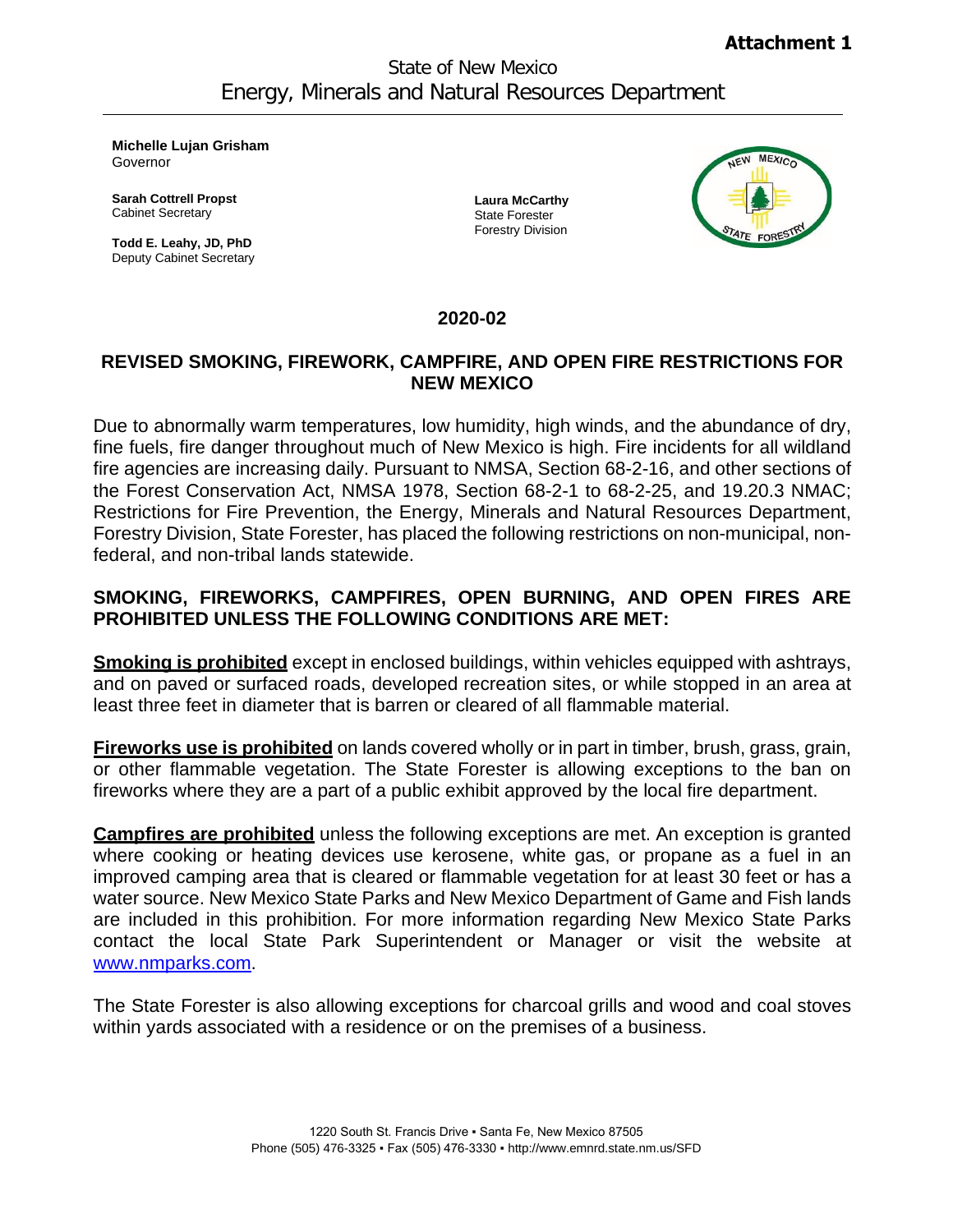**Open burning**, i.e., burning of cropland, fields, rangeland, debris burning, slash piles, prescribed burning, or weed burning, is prohibited. The State Forester grants an exception to open burning when all the following conditions are met:

- 1. the cropland is irrigated (This exception does not apply to non-irrigated croplands, fields, or rangelands.);
- 2. burning is done with adequate planning;
- 3. adequate personnel are present to monitor and control the burn to assure that it will not become an uncontrolled fire;
- 4. the burn area is secured from becoming uncontrolled at the end of daily operations; and
- 5. at the beginning of each day, before ignition, the person responsible for the burn notifies the local fire department responsible for fire protection and follows all local burning guidelines and 20.2.60.111 NMAC, Open Burning of Vegetative Material, related to state air quality.

**Flaring of gas** is prohibited. The State Forester grants an automatic exception to the prohibition on open fires for the flaring of natural gas when the conditions are met for each of the following categories:

- 1. Flaring is needed for safety purposes and/or short term unplanned operational needs.
- 2. Flaring is planned and the facility is manned:
	- a. the day is not designated a "red flag day" as determined by the National Weather Service and the sustained wind is not in excess of 25 miles per hour in the area; and
	- b. the local fire department and county dispatch are notified at least 24 hours in advance of anticipated releases that will result in flaring; if flaring is done by an automated system then the schedule of flaring shall be provided to the local fire department and county dispatch; and
	- c. at least one adult is on site with communications equipment adequate to reach county dispatch and the local fire department in the event of a fire; the individual should also be equipped with a shovel and a water backpack pump or other equipment to deliver water to suppress a fire; and
	- d. the area is mowed and maintained at a length not to exceed 4 inches and all other flammable products or debris shall be cleared in the area for a distance of one and one-half times the height of the stack.
- 3. Flaring is planned and the facility is unmanned:
	- a. the day is not designated a "red flag day" as determined by the National Weather Service and the sustained wind is not in excess of 25 miles per hour in the area; and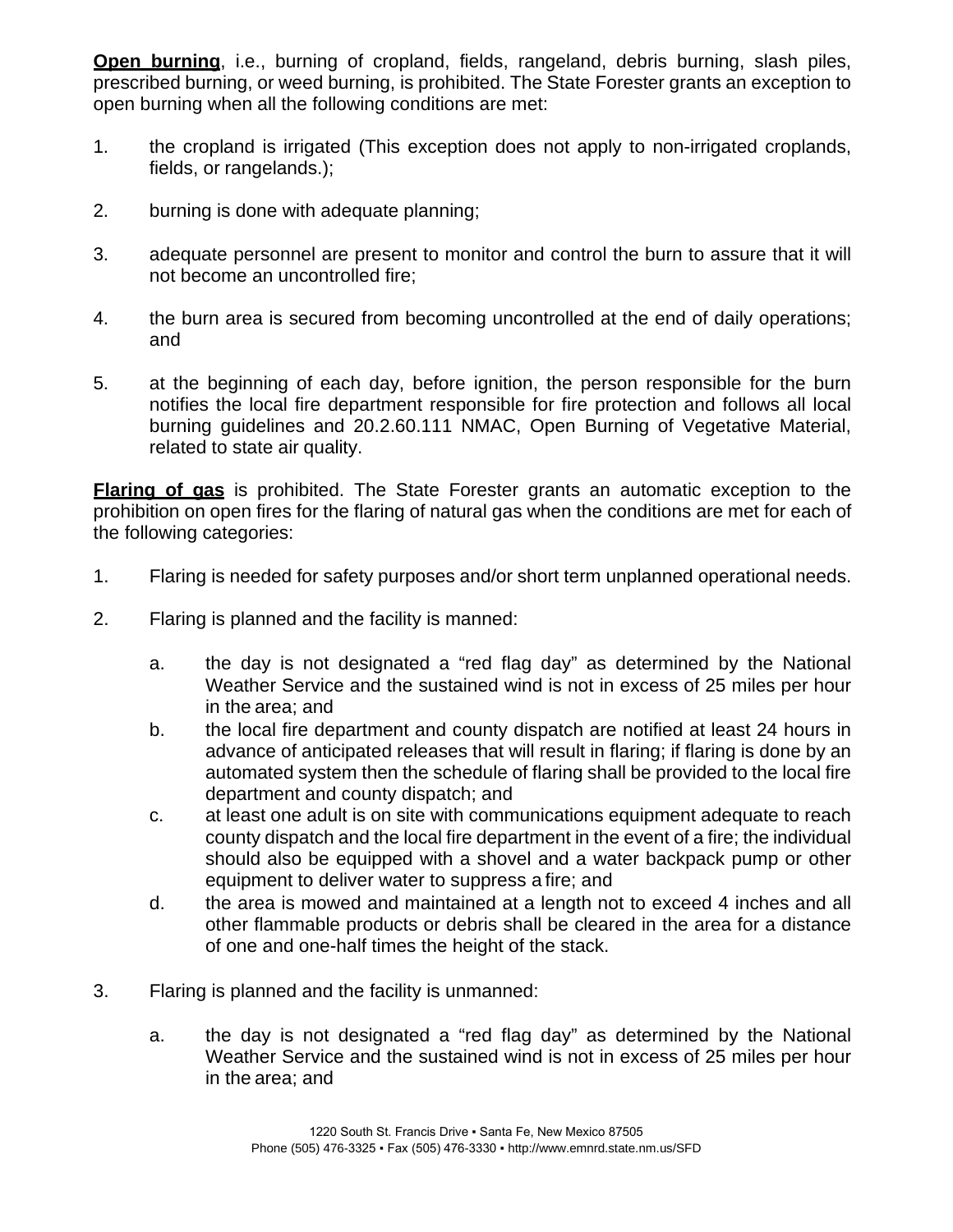b. the area around the flare stack is mowed and maintained at a length not to exceed 4 inches and all other non-facility related flammable products or debris shall be cleared in the area for a distance of three times the height of the stack.

#### **Other exceptions may be requested**.

The State Forester may allow additional exemptions upon receiving a written request and granting subsequent approval in writing. You may apply for exemptions other than those listed above for flaring or agricultural burning on the Forestry Division website at [http://www.emnrd.state.nm.us/SFD/.](http://www.emnrd.state.nm.us/SFD/) The exemptions provided above in this Fire Restrictions Order for flaring and agricultural burning do not require written approval so long as the conditions listed are met.

An exemption does not relieve a person from any civil or criminal liability associated with an uncontrolled fire, including costs associated with wildland fire suppression.

These revised restrictions become effective at 12:00 p.m. Tuesday, May 19, 2020 and will remain in effect until rescinded.

DONE THIS 19th DAY OF MAY 2020

 $\sqrt{2}$ 

**Laura McCarthy, State Forester Forestry Division**

 $\gamma$  and  $\gamma$  and  $\gamma$  and  $\gamma$  and  $\gamma$ 

**Sarah Cottrell Propst, Cabinet Secretary Energy, Minerals and Natural Resources Department**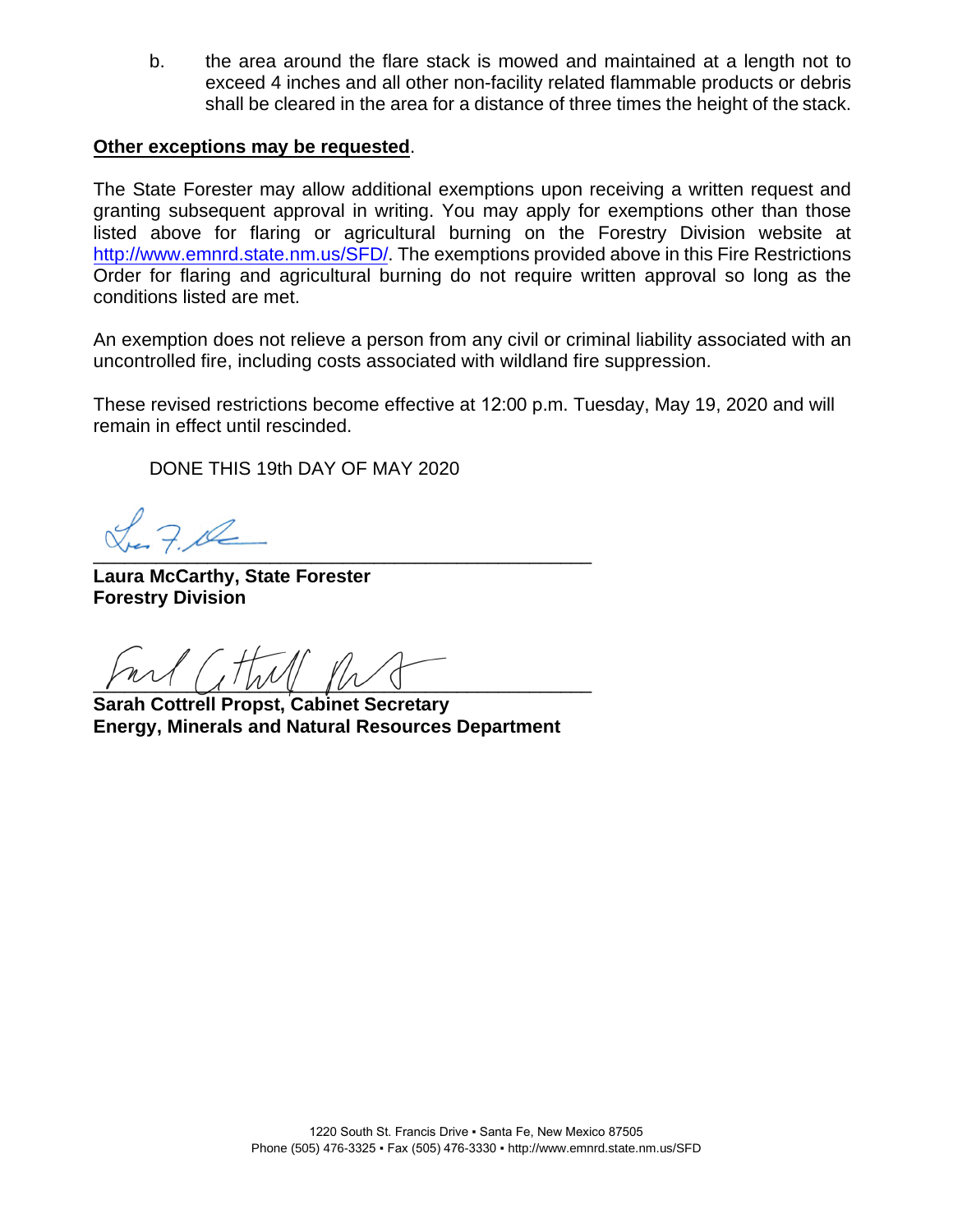**Attachment 2**

District I 1625 N. French Dr., Hobbs, NM 88240 District II 811 S. First St., Artesia, NM 88210 District III 1000 Rio Brazos Road, Aztec, NM 87410 District IV 1220 S. St. Francis Dr., Santa Fe, NM 87505

State of New Mexico Energy Minerals and Natural Resources

> Oil Conservation Division 1220 South St. Francis Dr. Santa Fe, NM 87505

Form C-129 Revised May 13, 2020

Submit one copy to appropriate District Office

NFO Permit No. \_\_\_\_\_\_\_\_\_\_\_\_\_\_\_\_\_\_\_\_\_\_

(For Division Use Only)

## **APPLICATION FOR EXCEPTION TO NO-FLARE RULE 19.15.18.12**

(See Rule 19.15.18.12 NMAC and Rule 19.15.7.37 NMAC)

| A.                                                                                         | $Yr$ for the following described tank battery (or LACT):                                                                                                                                                                                      |                                                                      |
|--------------------------------------------------------------------------------------------|-----------------------------------------------------------------------------------------------------------------------------------------------------------------------------------------------------------------------------------------------|----------------------------------------------------------------------|
|                                                                                            |                                                                                                                                                                                                                                               |                                                                      |
|                                                                                            |                                                                                                                                                                                                                                               |                                                                      |
|                                                                                            |                                                                                                                                                                                                                                               |                                                                      |
|                                                                                            |                                                                                                                                                                                                                                               |                                                                      |
|                                                                                            |                                                                                                                                                                                                                                               |                                                                      |
|                                                                                            |                                                                                                                                                                                                                                               |                                                                      |
| <b>B.</b>                                                                                  |                                                                                                                                                                                                                                               |                                                                      |
|                                                                                            |                                                                                                                                                                                                                                               |                                                                      |
| C.                                                                                         | Name and location of nearest gas gathering facility:                                                                                                                                                                                          |                                                                      |
| D.                                                                                         | <u> 1989 - Johann Stoff, deutscher Stoff, der Stoff, der Stoff, der Stoff, der Stoff, der Stoff, der Stoff, der S</u>                                                                                                                         |                                                                      |
| E.                                                                                         | Confirmed compliance with conditions required by New Mexico State Forestry's issuance of Order 2020-01<br>SMOKING, FIREWORK, CAMPFIRE, AND OPEN FIRE RESTRICTIONS FOR NEW MEXICO issued May 13,<br>2020 (Circle one)<br>Yes<br>N <sub>0</sub> |                                                                      |
| F.                                                                                         |                                                                                                                                                                                                                                               |                                                                      |
|                                                                                            |                                                                                                                                                                                                                                               | <u> 1989 - Johann Barn, mars an t-Amerikaansk politiker (* 1908)</u> |
|                                                                                            |                                                                                                                                                                                                                                               |                                                                      |
| <b>OPERATOR</b><br>I hereby certify that the rules and regulations of the Oil Conservation |                                                                                                                                                                                                                                               | OIL CONSERVATION DIVISION                                            |
| is true and complete to the best of my knowledge and belief.                               |                                                                                                                                                                                                                                               |                                                                      |
|                                                                                            |                                                                                                                                                                                                                                               |                                                                      |
| <b>Printed Name</b>                                                                        |                                                                                                                                                                                                                                               |                                                                      |
|                                                                                            |                                                                                                                                                                                                                                               |                                                                      |
|                                                                                            |                                                                                                                                                                                                                                               |                                                                      |
| Date                                                                                       | Telephone No.                                                                                                                                                                                                                                 |                                                                      |

\* Gas-Oil ratio test may be required to verify estimated gas volume.